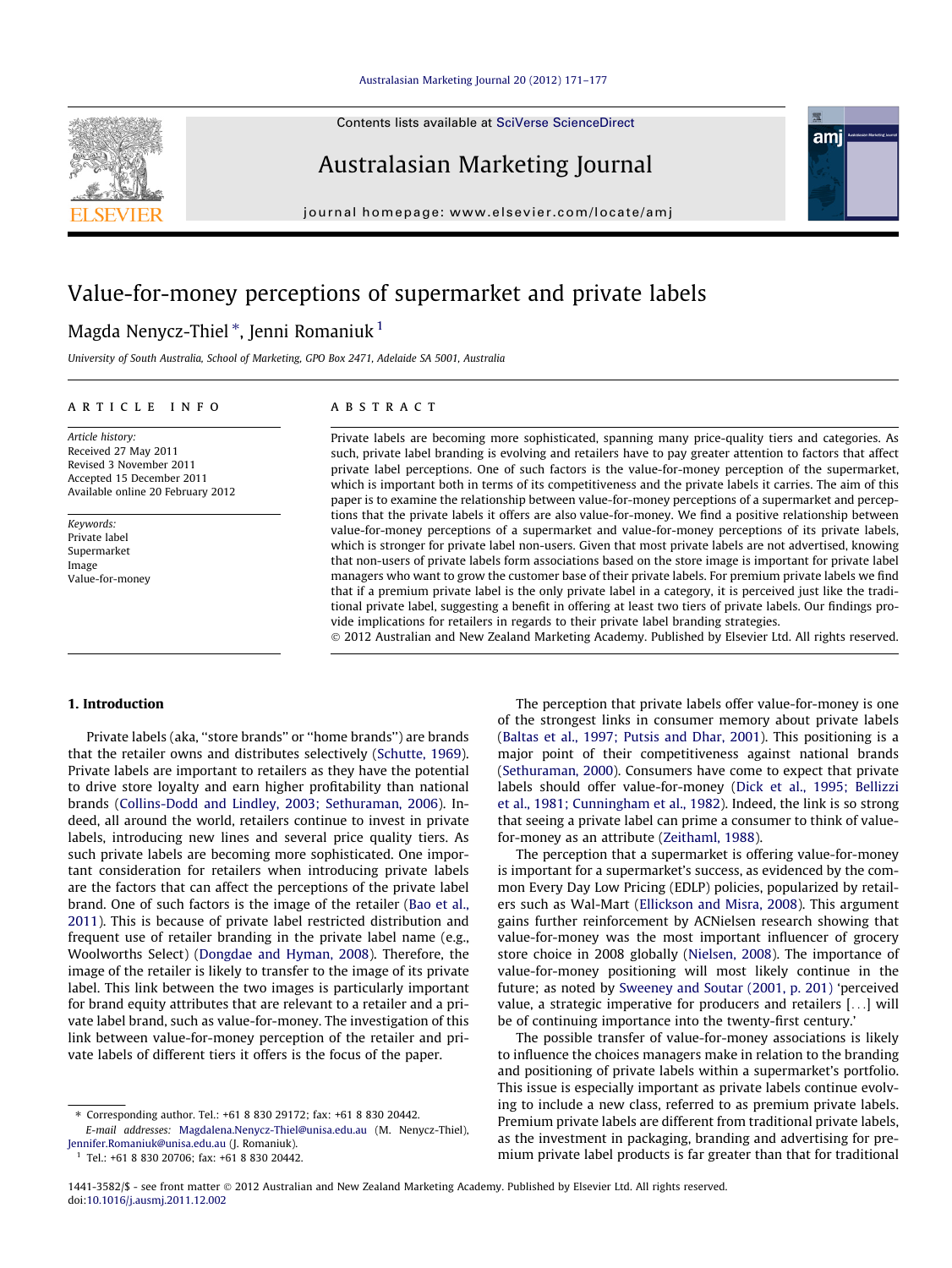private labels ([Kumar and Steenkamp, 2007a](#page--1-0)). Often these premium private labels do not compete based on price, but seek to differentiate themselves on other attributes such as quality (e.g., Tesco Finest) or being organic/healthy (e.g., Sainsbury's Healthy Living) ([Kumar and Steenkamp, 2007b](#page--1-0)). For example, in the UK, Tesco Finest chocolate is the same cost, £1.09, as Lindt; a premium national brand. This higher pricing weakens the dependence on value-for-money perception for this sub-class of private labels, which might mean that the relationship between perceived supermarket value-for-money and private label value-for-money is weaker for this class of private labels.

The increased sophistication of private label brands implies that retailers must pay greater attention to understanding factors that may affect perceptions of different tiers of private label brands. Therefore, the aim of this research is to examine the relationship between the consumer's perceptions of the supermarket offering value-for-money, and the private labels of different tiers within the supermarket offering value-for-money. Additionally, this paper examines the impact of direct/non direct experience with the brand on the supermarket-private label value image relationship.

The organization of this paper is as follows. The paper opens with the relevant literature, which forms the basis for the hypotheses. A description of the data sets and analysis approach follow. The next section presents the results, followed by the conclusions, implications and avenues for future research.

#### 2. Conceptual background and hypotheses

Retailers, wholesalers, or distributors sponsor and selectively distribute private labels ([Schutte, 1969](#page--1-0)). As the fastest growing group of brands around the world [\(Steenkamp et al., 2010](#page--1-0)), private labels are important to retailers to maintain profitability and competitiveness ([Corstjens and Lal, 2000](#page--1-0)).

The vast majority of private labels cost less than manufacturer brands [\(Kumar and Steenkamp, 2007b](#page--1-0)). A large body of literature provides evidence that private labels attract price conscious consumers (see [Sethuraman, 2006,](#page--1-0) for a review of 23 studies). However, those who buy private labels are equally quality conscious (e.g., [Batra and Sinha, 2000; Corstjens and Lal, 2000; Morton](#page--1-0) [and Zettelmeyer, 2004](#page--1-0)), which suggests that consumers do not shop for private labels just because they are cheap. Rather, successful private labels have an adequate quality level, while at the same time attractive prices. This trade-off between product quality (positive linkage) and monetary sacrifice (negative linkage) forms the basis for consumers' perceptions of value-for-money ([Teas](#page--1-0) [and Agarwal, 2000\)](#page--1-0).

The perception that a private label is a value-for-money offering is crucial for private labels to attract customers. Value-for-money is a quality that defines the schema of private labels in consumer memory [\(Nenycz-Thiel and Romaniuk, 2009\)](#page--1-0), making value-formoney a key attribute to facilitate retrieval of private label brands from a consumer's memory.

#### 2.1. The supermarket-private label image relationship

Similar to brand image, supermarket or retailer image is 'the complexity of consumer perceptions of a supermarket on different attributes' [\(Bloemer and Odekerken-Schröder, 2001, p. 1](#page--1-0)). The literature uses a range of attributes to describe supermarket image. For example, [Doyle \(1975\)](#page--1-0) suggest product, price, assortment, styling and location; [Collins-Dodd and Lindley \(2003\)](#page--1-0) recommend variety, product quality, low prices, value-for-money and packaging, [Bearden \(1977](#page--1-0)) focuses on price, quality, assortment, atmosphere, location, parking facilities and friendly personnel, while [Merrilees and Miller \(2010\)](#page--1-0) name merchandise quality, store design, staff service, low prices and retailer brand attitudes.

There are three reasons why the relationship between supermarket and brand image is more relevant for private labels than for national brands. The first reason is selective distribution; where one can encounter a particular private label only in conjunction with one supermarket. The second reason is that the majority of private labels include the supermarket name or logo in the brand or on the packaging (endorsed umbrella branding) ([Collins-Dodd](#page--1-0) [and Lindley, 2003](#page--1-0)). Examples in the UK include Sainsbury's Basics and Tesco's Finest. Thus, private labels are similar to a brand extension ([Laforet, 2008](#page--1-0)) and the associations with the retailer brand should also spread to the extension brand which, in this case, are private labels [\(Dongdae and Hyman, 2008\)](#page--1-0). The third reason is that private labels rarely receive supermarket-independent advertising that would allow these brands to develop their own identity independent of the supermarket. Therefore, consumers learn about private labels predominantly within the context of the supermarket environment or the supermarket image. Therefore, the supermarket image may act as a facilitator or inhibitor for private labels developing a particular image.

Indeed, past studies show that store image positively relates to private label quality perceptions [\(Dick et al., 1995; Semeijn et al.,](#page--1-0) [2004; Bao et al., 2010](#page--1-0)). More specifically, findings show that perceiving a supermarket to be value-for-money positively relates to the overall image of private label products ([Collins-Dodd and Lindley,](#page--1-0) [2003\)](#page--1-0) and to their perceived quality ([Vahie and Paswan, 2006\)](#page--1-0). However, none of these studies investigate the individual link between value-for-money perceptions held by a consumer for a specific supermarket, and that same consumer's value-for-money perceptions of the individual private labels within that supermarket.

Based on the strong link between the supermarket and the context of how consumers learn about private labels, the first hypothesis considers the examination of specific supermarket-private label brand relationships. Therefore, the first hypothesis is that:

H1. Supermarket perceptions of value-for-money relate positively to private label brand perceptions of value-for-money.

#### 2.2. Premium private labels: a special case?

Traditionally, private labels' prices have been lower than national brands'. The price differential can happen if retailers avoid spending on advertising for these brands, invest very little in product innovation, and use plain, inexpensive packaging. However, today, in line with the price structure within categories, retailers often offer several tiers of private labels [\(Kumar and Steenkamp,](#page--1-0) [2007b](#page--1-0)). A three-tier system usually comprises a value, mid-tier and a premium offering (e.g., Tesco Value, Tesco and Tesco Finest brands). The most recent innovation in the private label landscape is the introduction of the last tier, premium private labels. According to [Aaker and Keller \(1990\),](#page--1-0) one of the conditions for a successful transfer of associations, is the fit between the core brand (in this case the supermarket) and the parent brand (here a private label) ([Laforet, 2008](#page--1-0)).

However, premium private labels differ from other private labels in the core elements of the marketing mix ([Kumar and Steenk](#page--1-0)[amp, 2007b\)](#page--1-0). These private labels engage in more advertising, have higher prices and more attractive packaging than value private labels. This additional investment in the marketing mix means that premium private labels, almost as a necessity due to higher costs, also compete less on price differentials, and more on other attributes, such as quality. These private labels rely less on value-formoney perception, and more on other qualities, coming from advertising and the sub-brand name. Therefore, when encountering premium private labels, consumers would be more likely to think of product qualities other than value-for-money.